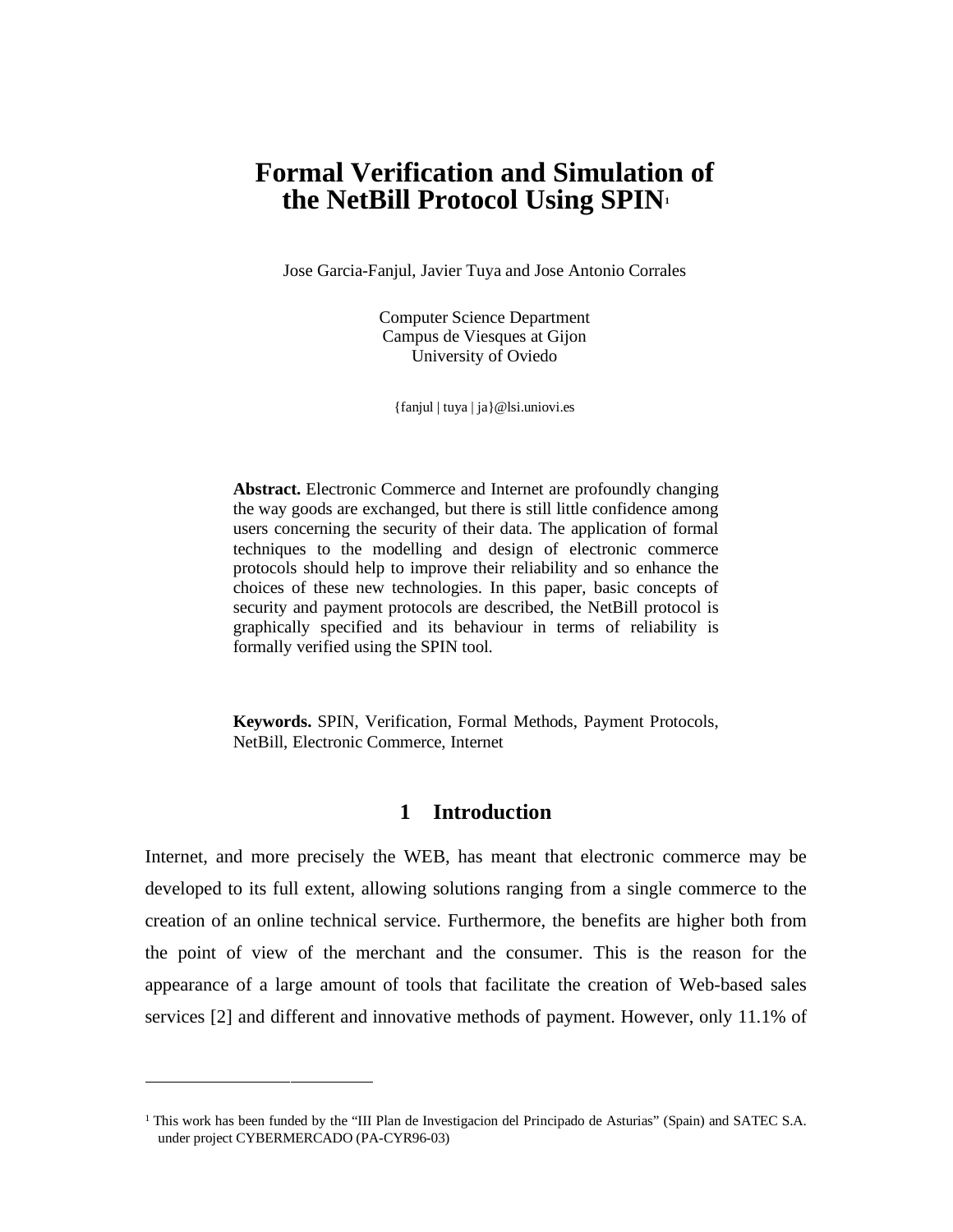Internet users go shopping online and 60% of them claim to be worried about the privacy of their data [8].

Formal techniques of specification and verification, that have soundly proven their capacity to analyse communication protocols (see [10] and [7]), may be used to better electronic payment protocols and so regain users confidence.

The present paper presents our work verifying the NetBill protocol. Our approach, as in [11], is the combination of two notations: widely spread graphical tools taken from Object Modelling Technique (OMT, defined in [9]) to support the development of a model and a model checker (SPIN) to prove the necessary properties.

As a summary of the paper, a section of basic concepts of security and payment protocols (Section 2) is included. NetBill is briefly commented on and described (Section 3) and then modelled and graphically specified in Section 4; the restrictions and design choices for the model being enumerated at the end of this part of the paper. Subsequently, the implementation issues of the model are discussed in Section 5. The logical properties to check are formally described and the results of the verification using the SPIN tool are presented in Section 6. We then propose (Section 7) a change in merchant behaviour, trying to attack the protocol. This attack is not successful, so we redo the protocol description to make it fail and simulate the flaw with SPIN. The paper ends with sections on related information and conclusions and future work.

## **<sup>2</sup> Basic Concepts of Security and Payment Protocols**

The security of a computer system may be viewed from two points of view: **safety** or the possibility that the system may harm the environment and **security** or avoiding the possibility that the environment may harm the system. When thinking about security, we should bear in mind the following different aspects:

- **Authentication:** establishing the identity of the users of the system
- **Privacy**: ensuring that data cannot be viewed by non-authorised users
- **Integrity**: avoiding data being modified by non-authorised users
- **Non-repudiability**: the capacity to prove the identity of the source or the receiver of a message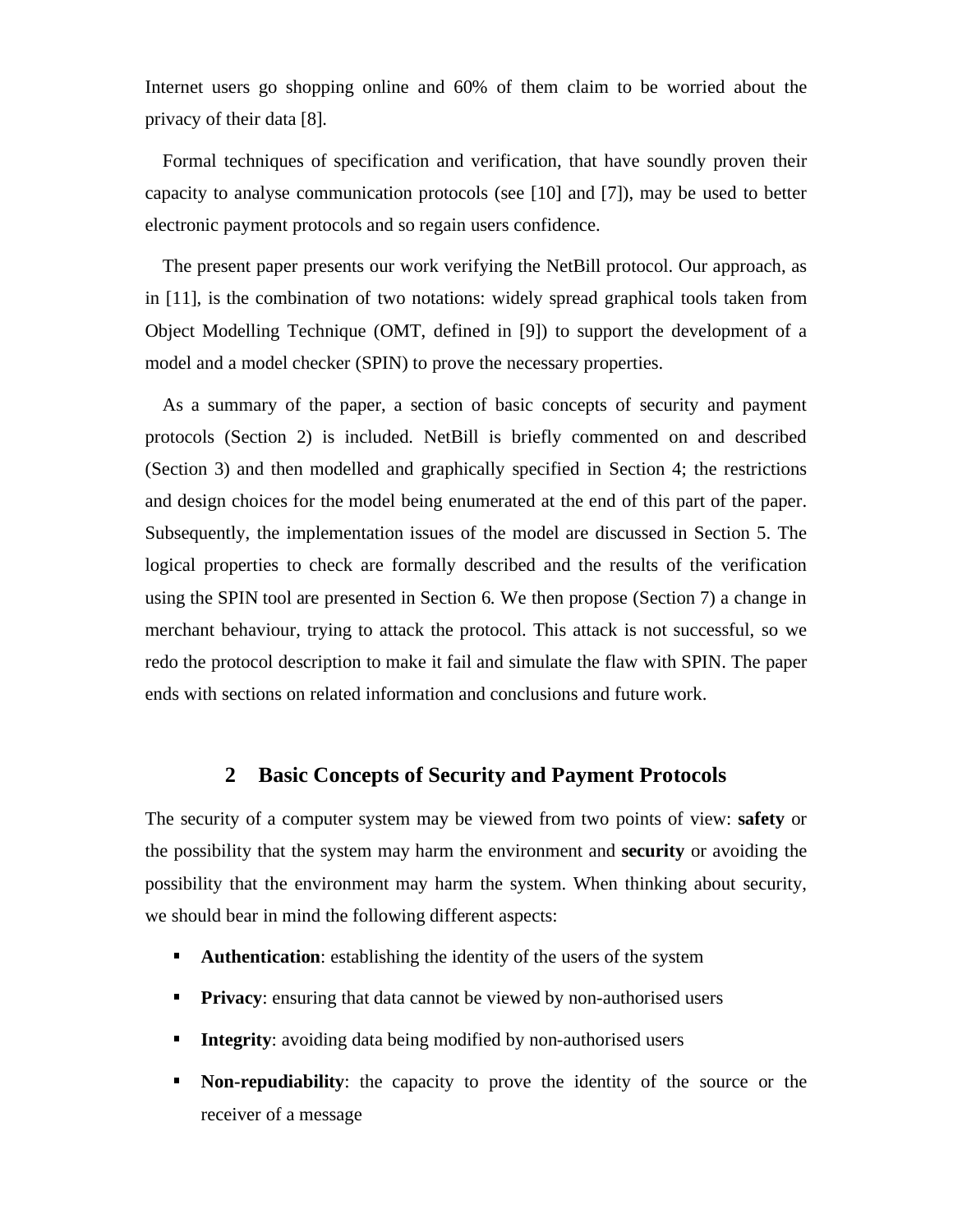Assuming that cryptographic techniques ensure the fulfilment of the aforementioned aspects, other security characteristics arise at a higher level that are specific to payment protocols. For example, Tygar [12] has described the importance of **atomicity** as the property consisting in logically joining some operations in such a way that all of them or none are to be carried out. Transposing this concept to electronic commerce, money atomicity is described in terms of "money can neither be created nor destroyed by electronic commerce protocols". For goods atomicity, it should be ensured that "the merchant receives payment if and only if the consumer receives the goods". While for certified delivery: "merchant and consumer must hold non refutable proof of the nature of the delivered goods".

## **<sup>3</sup> NetBill Protocol**

NetBill [3] is an electronic commerce protocol designed to be used in commercial transactions of information through Internet. It implies three parties: consumer, merchant and bank; and can be divided into two stages (goods delivery and payment) and eight steps that are graphically represented in **Figures 1** and **2**.

The consumer (throughout the paper and to avoid confusion we will use male to denote the consumer and female to denote the merchant) begins the delivery stage with the message "Goods Request" –GR, see **Table 1**–. The merchant answers with the ordered goods encrypted with a key k (message EG): it is important to understand that up to this moment the consumer has the goods but cannot make any use of them, as he has not yet received the key for them to be deciphered. After that, the consumer must deliver an electronic payment order that the merchant redirects to the bank along with the key k; this is the start of the payment stage. The bank checks whether the transaction can be completed or not. In the former case, the bank sends a "Payment Slip" that includes the key k; if there are no funds, the message sent is called "No Payment". Whatever the message may be, the destination is the merchant, who must forward it to the consumer.

If the consumer does not receive the transaction result, the protocol shows he can directly query the bank. The appropriate response will be PS, NP or a message called "No Record" in the case of the transaction never reaching the bank.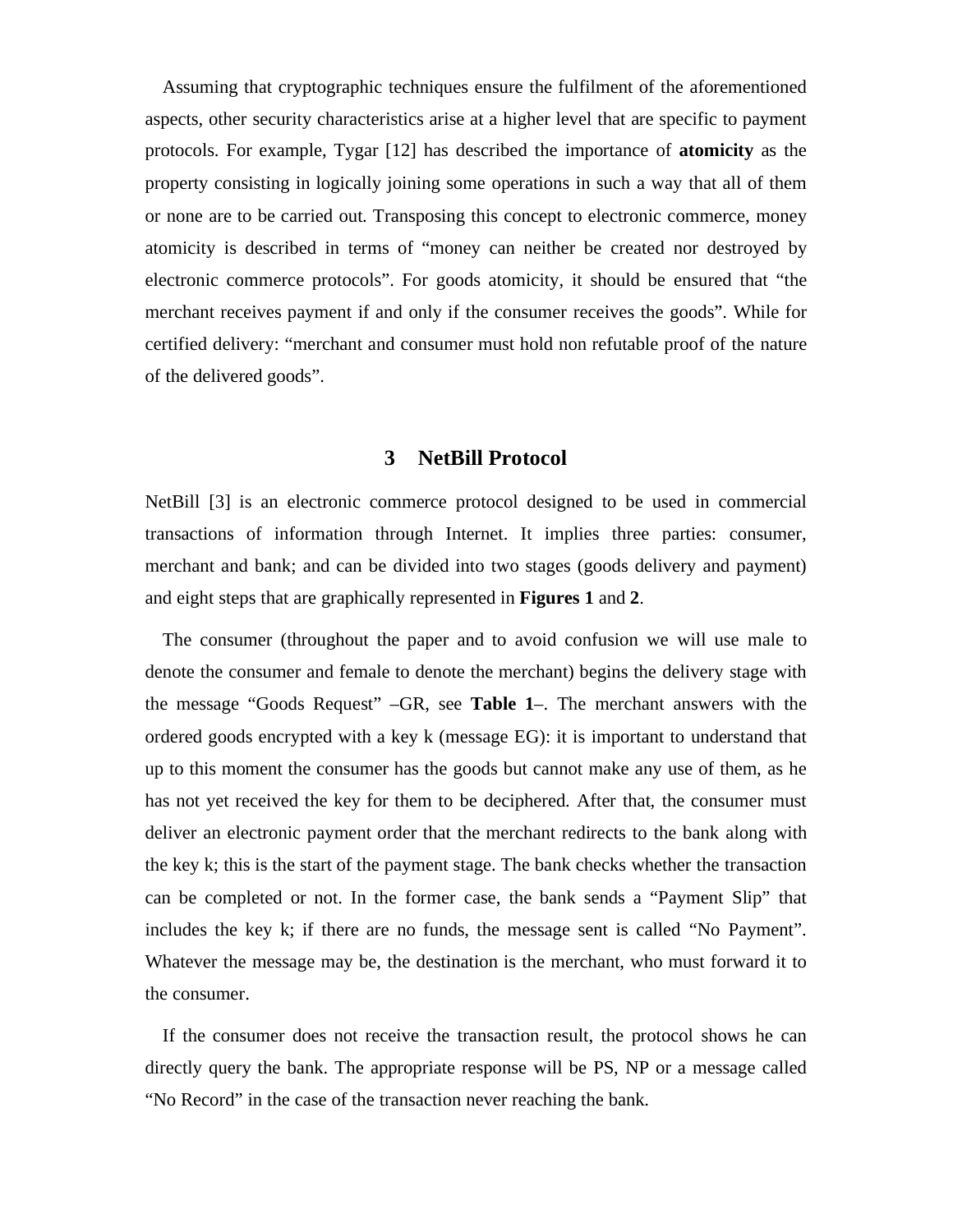| ld          | <b>Message Description</b> |
|-------------|----------------------------|
| <b>GR</b>   | "Goods Request"            |
| EG          | "Encrypted Goods"          |
| <b>EPO</b>  | "Electronic Payment Order" |
| PS          | "Payment Slip"             |
| ΝP          | "No Payment"               |
| ТE          | "Transaction Enquiry"      |
| ΝR          | "No Record"                |
| <b>EEPO</b> | "Endorsed EPO"             |

**Table 1.** Messages passed between parties

## **<sup>4</sup> Logical Model**

In our logical model, each NetBill party is represented by an object; an event flow diagram (**Figure 1**) and event trace diagram (**Figure 2**) are used to view the general characteristics of the protocol.

**Figure 1.** Event Flow Diagram



**Figure 2.** NetBill Steps (Event Trace Diagram)

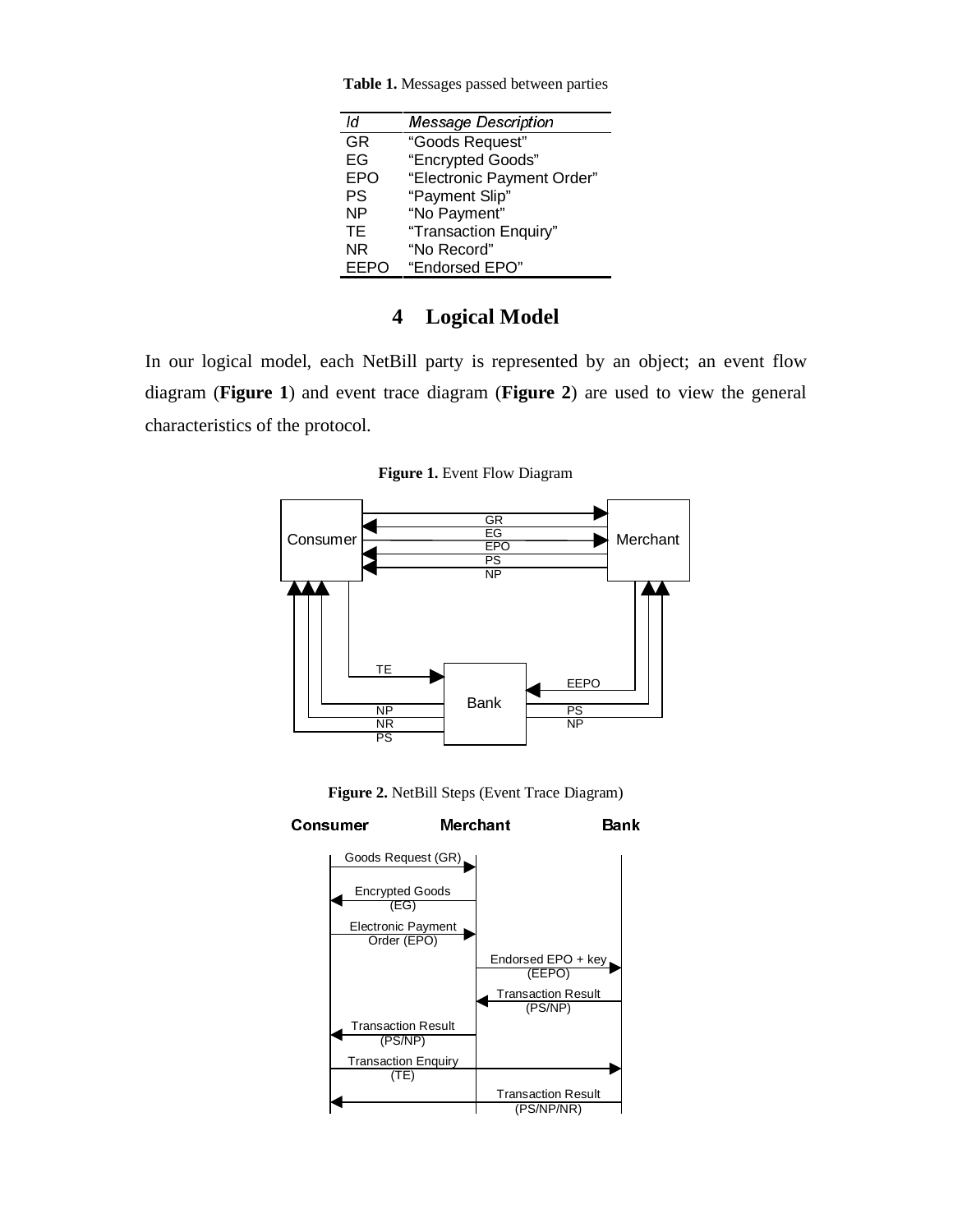State transition diagrams are used (see **Figure 3**) to describe the inside details of behaviour. Note that we label the transition between two states with a pattern "A/B", where A is the event that makes the transition happen and B is an action that takes place when the transition is committed.



**Figure 3.** State transition diagrams describing the behaviour of the three objects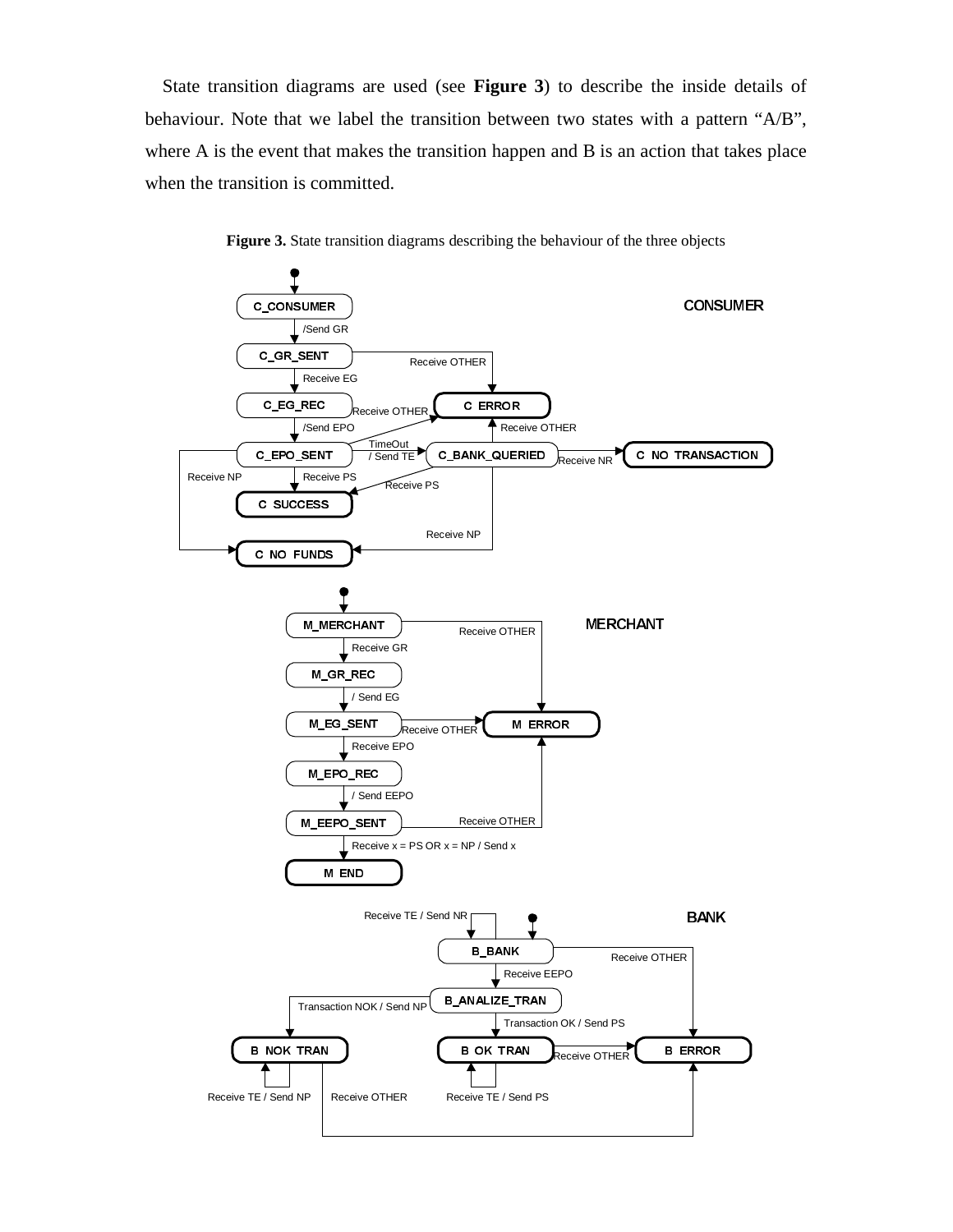#### **Discussion**

The use of graphical notations always implies a reduction in complexity that makes the study of possible attacks or misuses of the protocol workable. As an example, consider the last two steps of NetBill: the consumer is waiting for the transaction result from the merchant, but a timeout occurs, so he sends a query about the state of the transaction to the bank. In the case of the timeout length being less than the response time of the merchant, the consumer would eventually receive two messages indicating the transaction result: one from the merchant and one from the bank. This is not a problem for the protocol: the consumer has to choose one of the messages because they should be the same under the assumptions we make, otherwise cryptoalgorithms would show the difference. But this is easier to track from a graphical specification (to reach state "C\_SUCCESS" there are two transitions available) than from the textual one provided in the original description of the protocol.

Note that certain restrictions and design choices apply to the model:

- It is thought to execute a single run of the protocol
- We try to discover mistakes inherent in the protocol description, so the parties of the protocol are modelled to be honest and communications are flawless. However, the design is open to include dishonest parties or the appearance of intruders (see Section 7 for a simulation of a protocol error based on changes in the definition of the protocol steps and the behaviour of the parties)
- Granularity hides the low-level security details of the cryptographic protocols: for example, every message will be accepted as coming from the correct source and we will not care about the contents of the message being sniffed. This decision is made so as to allow us to verify a high level property, as is goods atomicity
- The NetBill protocol involves a previous stage and two more steps to negotiate a price for the goods, but security characteristics are inherent in the steps we denote in the paper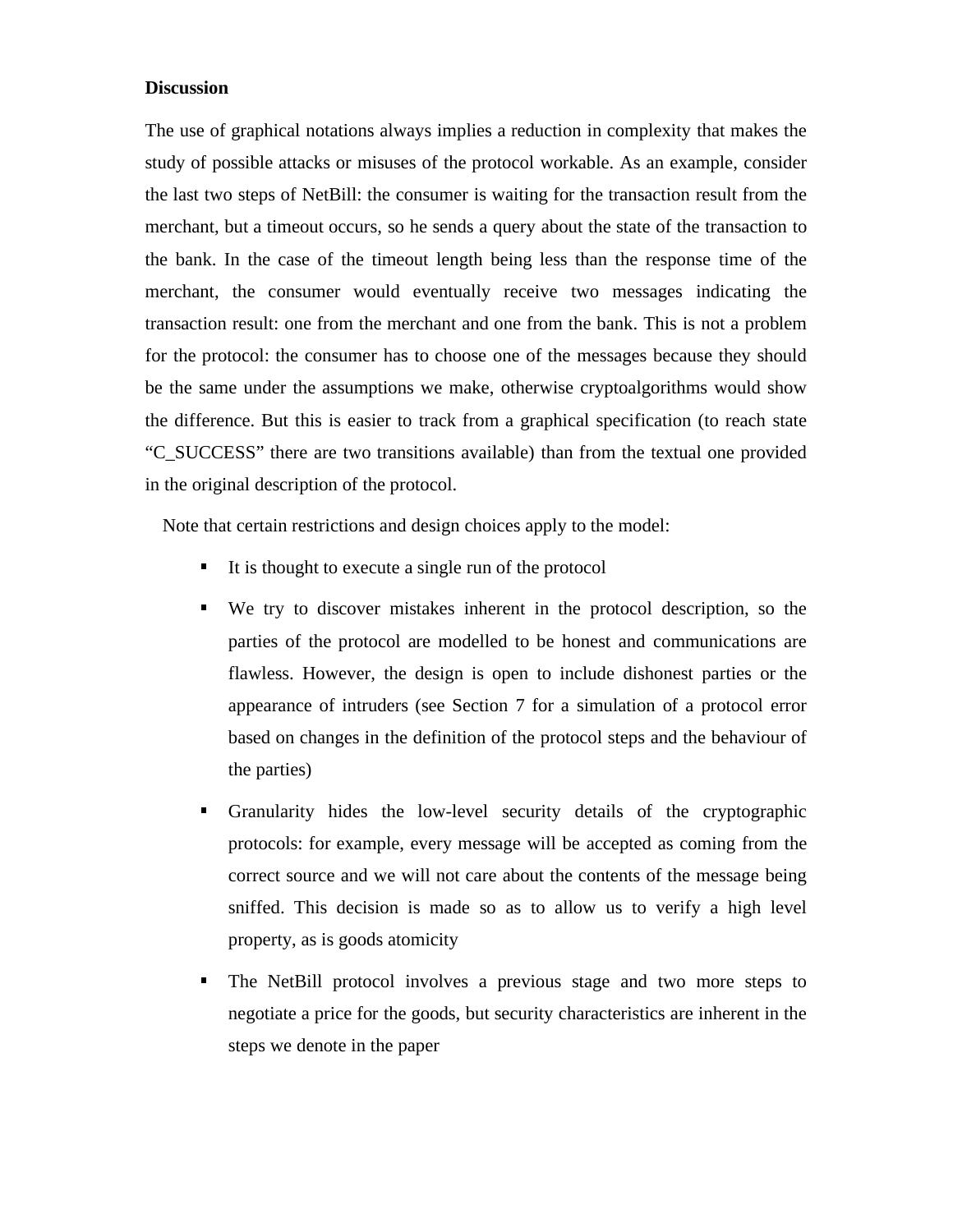## **<sup>5</sup> Implementation of the Model**

The use of graphical specification tools may be valuable to detect misuses or make the documentation of a protocol easy to understand to others. In addition, model checkers such as SPIN allow the simulation and formal verification of logical properties.

To translate the logical model shown in Section 4 into a SPIN model, we build a process for each object. We thus have the processes "Consumer", "Merchant" and "Bank".

Communications modelling in verification tools is usually accomplished by channels implemented as queues. In [4] the model represents a channel between every two processes and directions of communication. We believe that this approach is difficult to understand: for n processes there would be  $n!/(n-2)!$  channels involved (for example six channels for three processes or twelve for four). Furthermore, the ability to simulate an intruder in the system through the Internet is easier to implement if we centralise every message passed in a single process.

Thus, the proposed and implemented model is made up of an input channel for each process; this way the delivery of the messages is made to the channel corresponding to the party, as if it were its mailbox. Besides, we model the Internet as another process named "Network" that will receive and send messages from and to the parties of the protocol.

In our implementation, the identifiers consumerIN, merchantIN, bankIN and networkIN are the names given to the channels of the processes. So when "consumerIN?x" is written in PROMELA (the language of the SPIN model checker), it means that the consumer receives a message that is stored in a variable called x. Similarly, "networkIN!x" shows that a message x is sent to the "mailbox" of the network.

It has been stated that messages are sent between any two parties of the protocol through the network process. To accomplish this, we need an addressing architecture that is made up of "message constants" defined for every message of the protocol as in **Table 1**, and "party constants" identifying the three tiers. For example, GR is a constant defined for the message "Goods Request"; CON, MER and BAN identify the consumer, merchant and bank parties, respectively.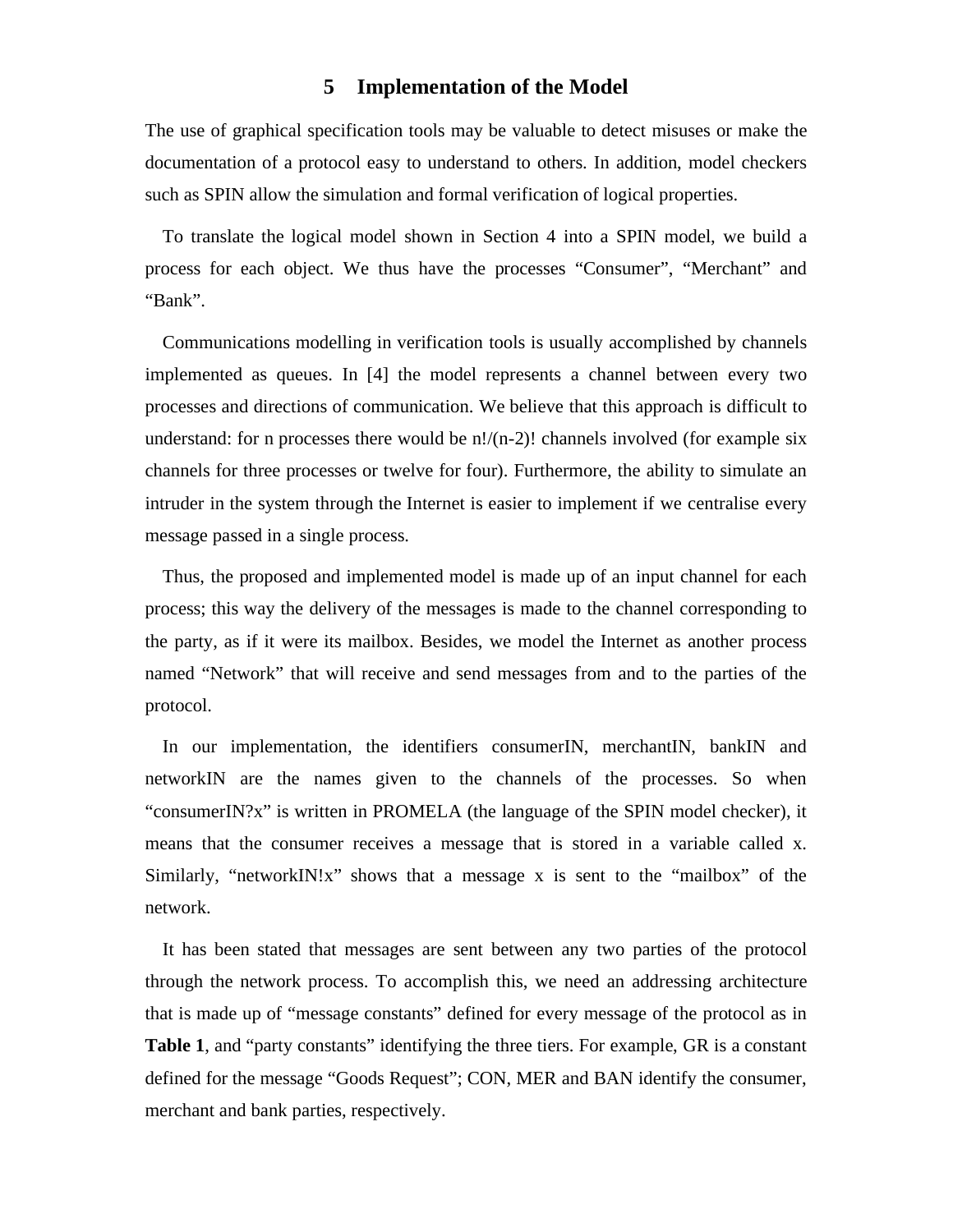Every party that needs to send a message to another multiplies the message constant with the appropriate destination constant, delivering the result to the "network" process. If we call a generic party constant "D" and a generic message constant "M", the way to send M to D is "networkIN! $(D^*M)$ ". When "network" receives this, it generates a new message in the channel of D "DIN!M" (see **Figure 4**).





Note that "network" could have a behaviour of its own to model the presence of potential attackers: query, loss, modification and/or generation of messages (a model with these characteristics is described in [1]). At this level of granularity, however, we have designed it as a message distributor, implementing the addressing scheme described above so it can single out the destination of the messages with the only added functionality of possibly delaying them.

Below we provide the translation of the state transition diagram for the consumer process included in **Figure 3** into PROMELA.

```
proctype consumer ()
{
/* Consumer states */
#define C_CONSUMER 0
#define C_GR_SENT 1
#define C_EG_REC 2
#define C_EPO_SENT 3
#define C_SUCCESS 4
#define C_ERROR 5
#define C_NO_FUNDS 6
#define C_BANK_QUERIED 7
#define C_NO_TRANSACTION 8
/* Variables needed *********************/
short state, timeoutC;
int x;
```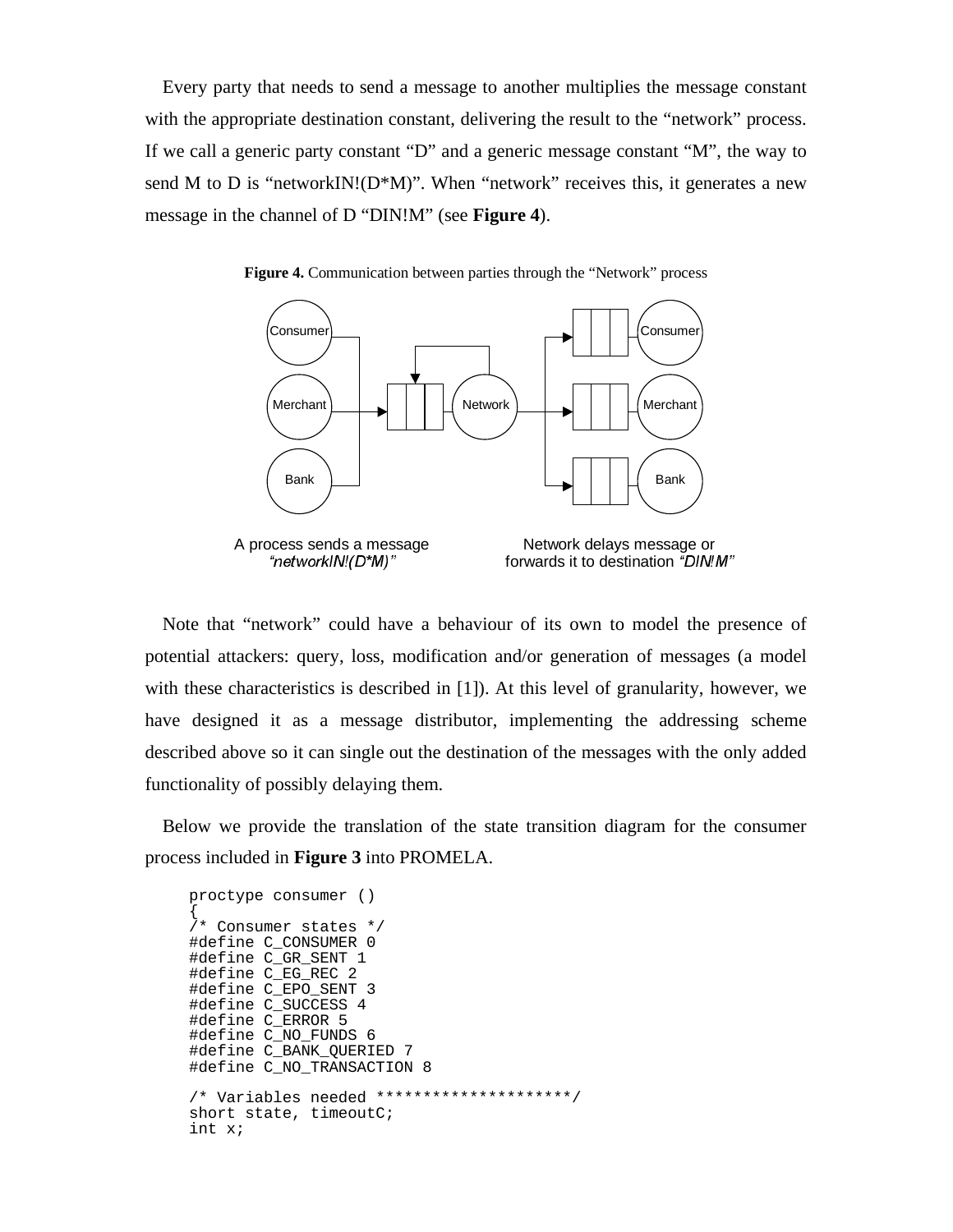```
/* Initialisations **********************/
state = C_CONSUMER;
/* Transitions **************************/
do
:: if /* timeoutC will be randomly TRUE or FALSE
            to simulate timeouts*/
       :: timeoutC = FALSE
       :: timeoutC = TRUE
     fi;
     if
       :: state == C_CONSUMER ->
         atomic \{ networkIN! (MER*GR); state = C_GR_SENT \} :: state == C_GR_SENT ->
          consumerIN?x;
         if ::x == EG -> atomic { state = C_EG_REC; EGConsumer = TRUE }
          ::else ->
           state = C_ERROR
          fi
       :: state == C_EG_REC ->
          atomic { networkIN!(MER*EPO); state = C_EPO_SENT }
       :: state == C_EPO_SENT && timeoutC == FALSE ->
          consumerIN?x;
         if ::x == NP -> state = C_NO_FUNDS
          :: x == PS ->
           atomic { state = C_SUCCESS; PSConsumer = TRUE }
          ::else ->
              state = C_ERROR
          fi
       :: state == C_EPO_SENT && timeoutC == TRUE ->
         atomic \{ networkIN! (BAN*TE); state = C_BANK_QUERIED\} :: state == C_BANK_QUERIED ->
          consumerIN?x;
         if ::x == PS - atomic { state = C_SUCCESS; PSConsumer = TRUE }
         :: x == NP -> state = C_NO_FUNDS
         :: x == NR -> state = C_NO_TRANSACTION
          :: else ->
            state = C_ERROR
          fi
       :: state == C_SUCCESS || state == C_ERROR
         || state == C_NO_FUNDS || state == C_NO_TRANSACTION ->
          break /* Final states: processing ends */
     fi;
od;
} /* consumer proctype */
```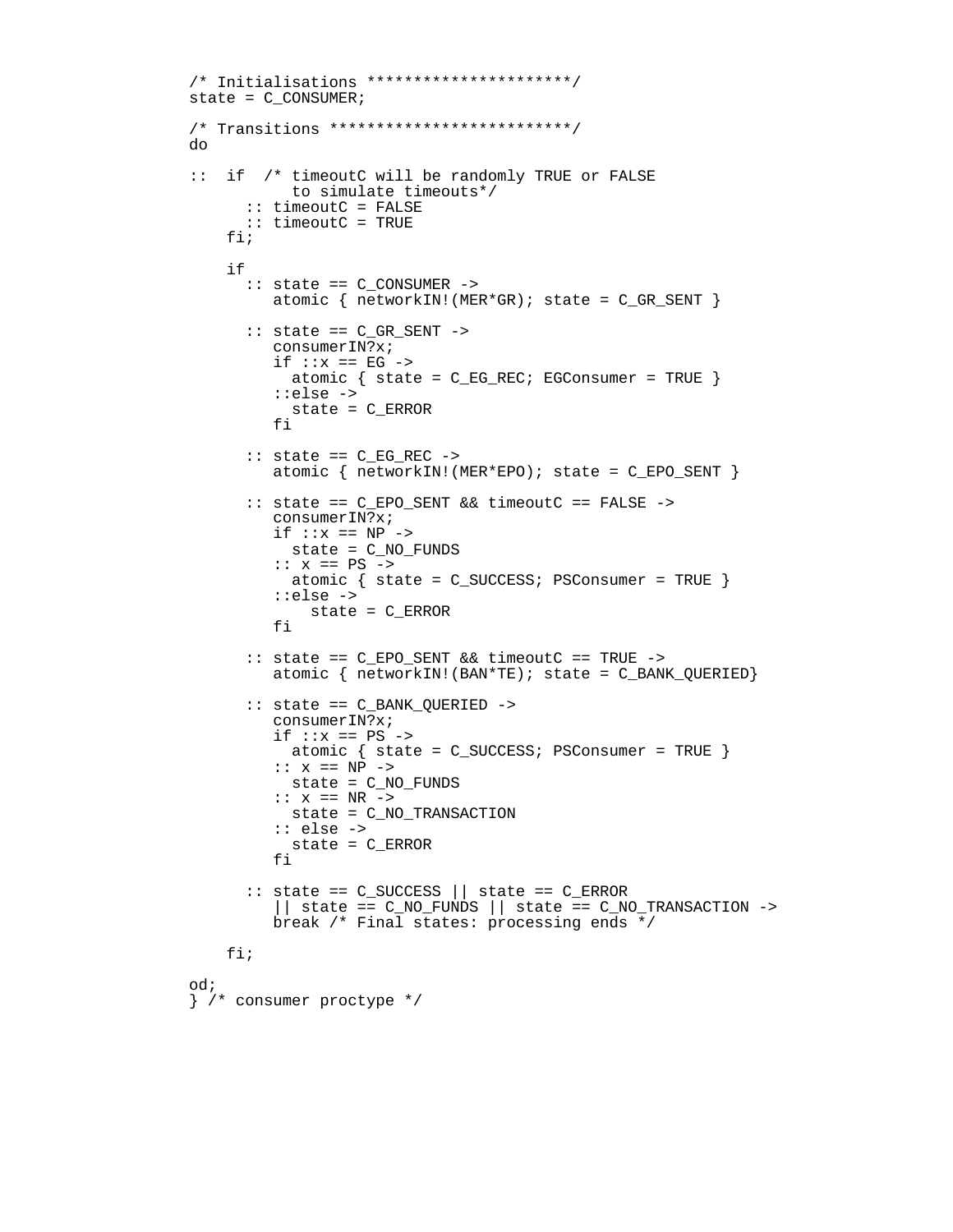## **<sup>6</sup> Properties to be Satisfied by the Model and Results of the Verification**

The property we want to check is goods atomicity, so we have to formalise the previously included statement "the merchant receives payment if and only if the consumer receives the goods". There are, trivially, two parts involved in the property: we must be able to tell (1) when the merchant "receives payment" and (2) when the consumer "receives the goods". For the former (1), the Payment Slip message includes the amount deposited and is signed by the bank, so the merchant is paid the moment she receives the message PS from the bank. Note that it does not suffice that the money is deposited, as the consumer may request a refund and the merchant could not prove, if she has not received message PS, the agreement of the consumer to the transaction. For the latter (2), PS also includes the key k, so the consumer receives the goods once he has the encrypted goods (EG) and the key (PS).

Formally speaking, if *M* is the PROMELA model for the NetBill protocol, *E* the set of all reachable states for the model,  $e_i$  each state in *E* and  $\sigma$  *:e<sub>1</sub>*, *e<sub>2</sub>*, *...,*  $e_i$  *...* a sequence of states that complies with the model *M*, then we will define the following predicates in the set of states *E*:

$$
\text{Def.} \ \forall \ e_i \in E, \text{PSC}(e_i) \Leftrightarrow
$$
\n
$$
\exists \ \sigma \ \exists \ e_k \mid e_i, \ e_k \in \ \sigma, e_k \leq \ e_i \ \text{in} \ \sigma \ \text{and} \ e_k \ \text{verifies} \ \text{ConsumerIN?PS} \tag{1}
$$

$$
\text{Def.} \ \forall \ e_i \in E, \ \text{EGC}(e_i) \Leftrightarrow \\
 \exists \ \sigma \ \forall \ \exists \ e_k \ | \ e_i, \ e_k \in \ \sigma, \ e_k \leq \ e_i \ \text{in} \ \sigma \ \text{and} \ e_k \ \text{verifies} \ \text{ConsumerIN?EG}
$$

$$
\text{Def.} \ \forall \ e_i \in E, \text{PSM}(e_i) \Leftrightarrow \\
 \exists \ \sigma \ \forall \ \exists \ e_k \ | \ e_i, \ e_k \in \ \sigma, e_k \leq e_i \ \text{in} \ \sigma \ \text{and} \ e_k \ \text{verifies } \text{MerchantIN?PS}
$$

These three predicates are implemented in PROMELA by three variables named PSConsumer, EGConsumer and PSMerchant that are initially set to FALSE and are assigned TRUE the moment PS or EG are received by "Consumer" or "Merchant" respectively.

Thus, from what we have stated, the following formulae should be verified globally for goods atomicity to be proven:

$$
\forall \sigma \text{ state sequence by model } M
$$
  
\n
$$
\theta \in \sigma / PSC(e_i) \& \& EGC(e_i)) \Leftrightarrow \theta \in \sigma / PSM(e_k)
$$
\n(4)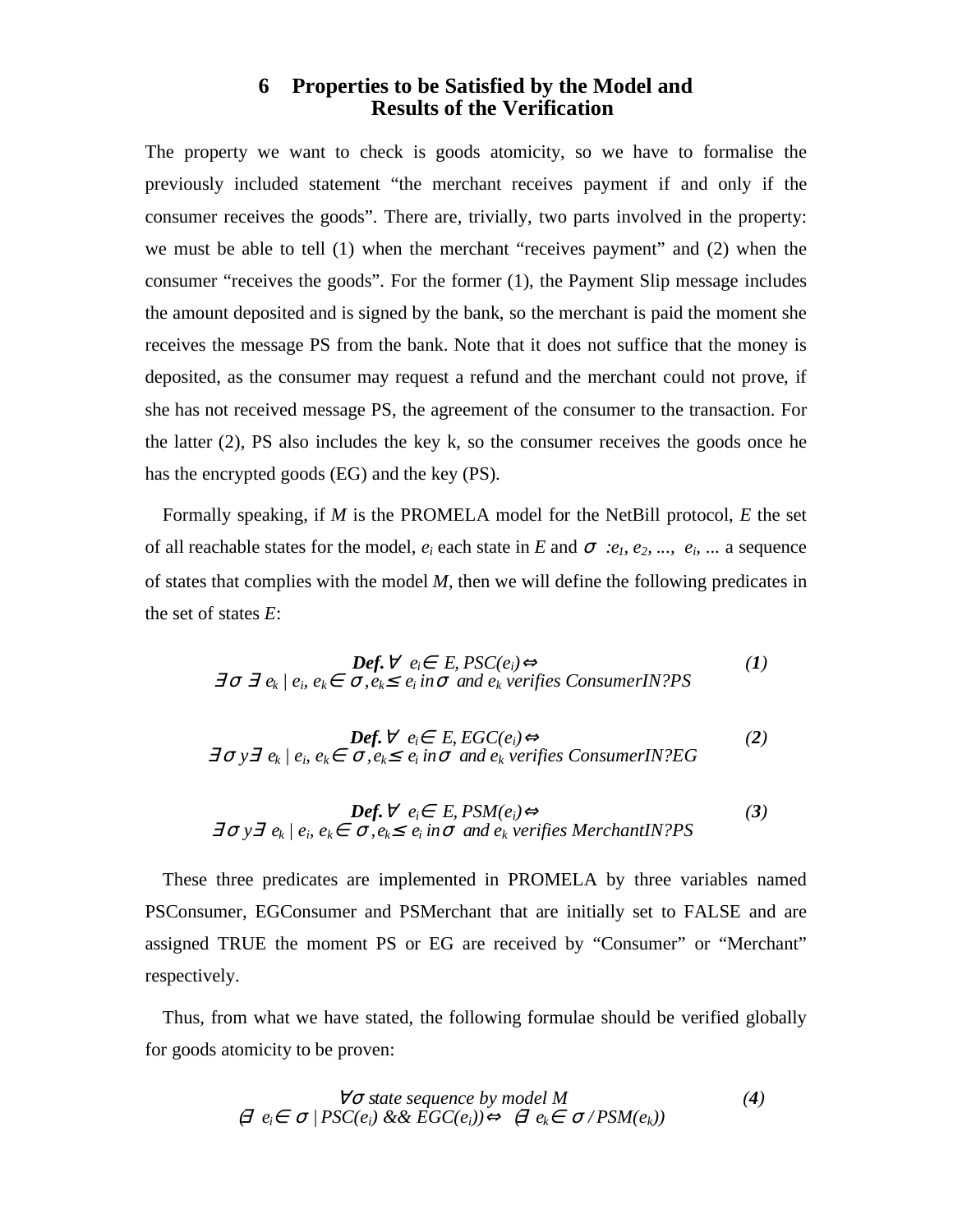which is the same as the following two liveness properties expressed in LTL logic [6], where the notation is taken from SPIN documentation ([] the temporal operator always and  $\leq$  the temporal operator eventually):

*[] ( PSC && EGC* ⇒ *<> PSM ) && [] ( PSM* ⇒ *<> ( PSC && EGC ) ) (5)*

SPIN properties are expressed in a negative way, so we will say that the following should be impossible in any state:

$$
(PSC && EGC \Rightarrow []('PSM))
$$
\n
$$
(PSM \Rightarrow []('PSC && EGC)))
$$
\n
$$
(PSM \Rightarrow []('PSC && EGC)))
$$

So we translate the formulae to SPIN (see [5]) as a NEVER clause, a situation that can never hold in the set of reachable states.

After implementing the model and the property in the checker, it may be affirmed that the NetBill protocol is goods atomic: no errors are detected in a full state space search; the following results being obtained (using 1.0 seconds in a SUN Ultra 1 with 128 MB RAM):

```
(Spin Version 2.9.4 -- 4 November 1996)
        + Partial Order Reduction
Full statespace search for:
 never-claim +
 assertion violations + (if within scope of claim)
acceptance cycles - (not selected)
invalid endstates - (disabled by never-claim)
State-vector 348 byte, depth reached 648, errors: 0
  173676 states, stored
  343678 states, matched
  517354 transitions (= stored+matched)
   27170 atomic steps
hash conflicts: 441885 (resolved)
(max size 2^18 states)
6.60095e+07 memory usage (bytes)
```
## **<sup>7</sup> Simulating a Protocol Error**

With the model expounded above, it has been proven that NetBill is goods atomic. But we have made several strong assumptions to isolate characteristics inherent in the protocol. In this section we will try to make our analysis more realistic by taking some of them out.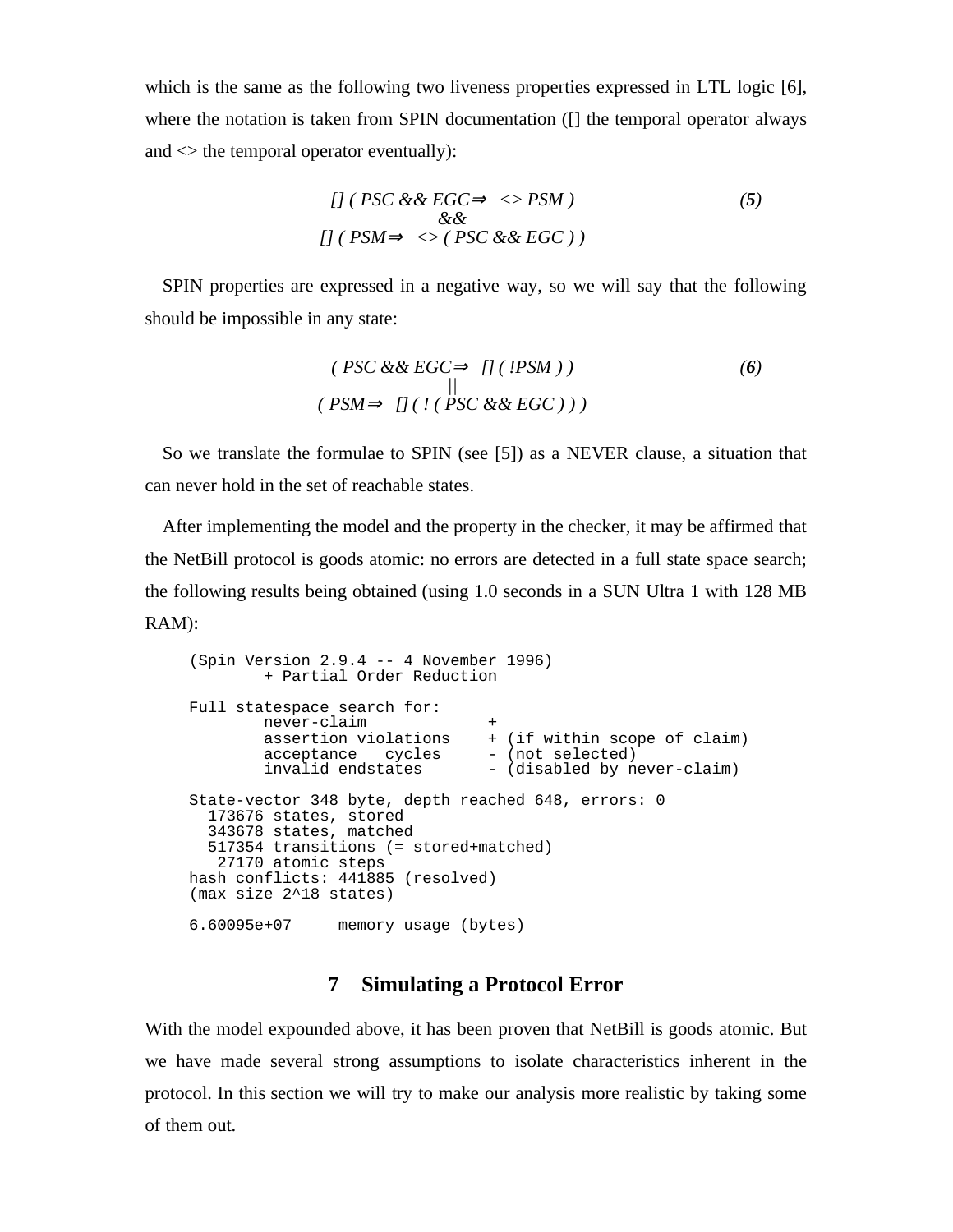The honesty of the parties was one of the suppositions described in Section 4. What would happen if we modify their behaviour? NetBill clearly states that the merchant must forward the response from the bank to the consumer (messages PS or NP). But as the consumer is able to obtain said information later through message TE, merchants may claim that forwarding the transaction result is a loss of time and money. Or a merchant may try to cheat an unwary consumer by this action.

So the merchant process will be modified to not forward PS messages to the consumer when it is in the "M\_EEPO\_SENT" state (see **Figure 5**).



**Figure 5.** State transition diagram describing the modified behaviour of the merchant

Of course, after implementing this change in PROMELA, SPIN showed a result similar to the one obtained before, because the consumer queried the bank to ascertain the transaction result.

We also have to consider the differences between the protocol description and its implementation. What if the consumer software had a bug? Due to current technology we often assume that certain things just do not happen, so the last two steps of NetBill, those regarding bank querying when a timeout occurs, may be seen by solution implementers as unlikely. Relying on the good behaviour of the protocol parties and the network, this section of the software might have been poorly tested. We will thus model and simulate the scenario that the consumer, under certain circumstances, might not send TE. The model resulting from this buggy implementation will be called "NetBillModified Protocol". The specification of this new protocol is the one shown in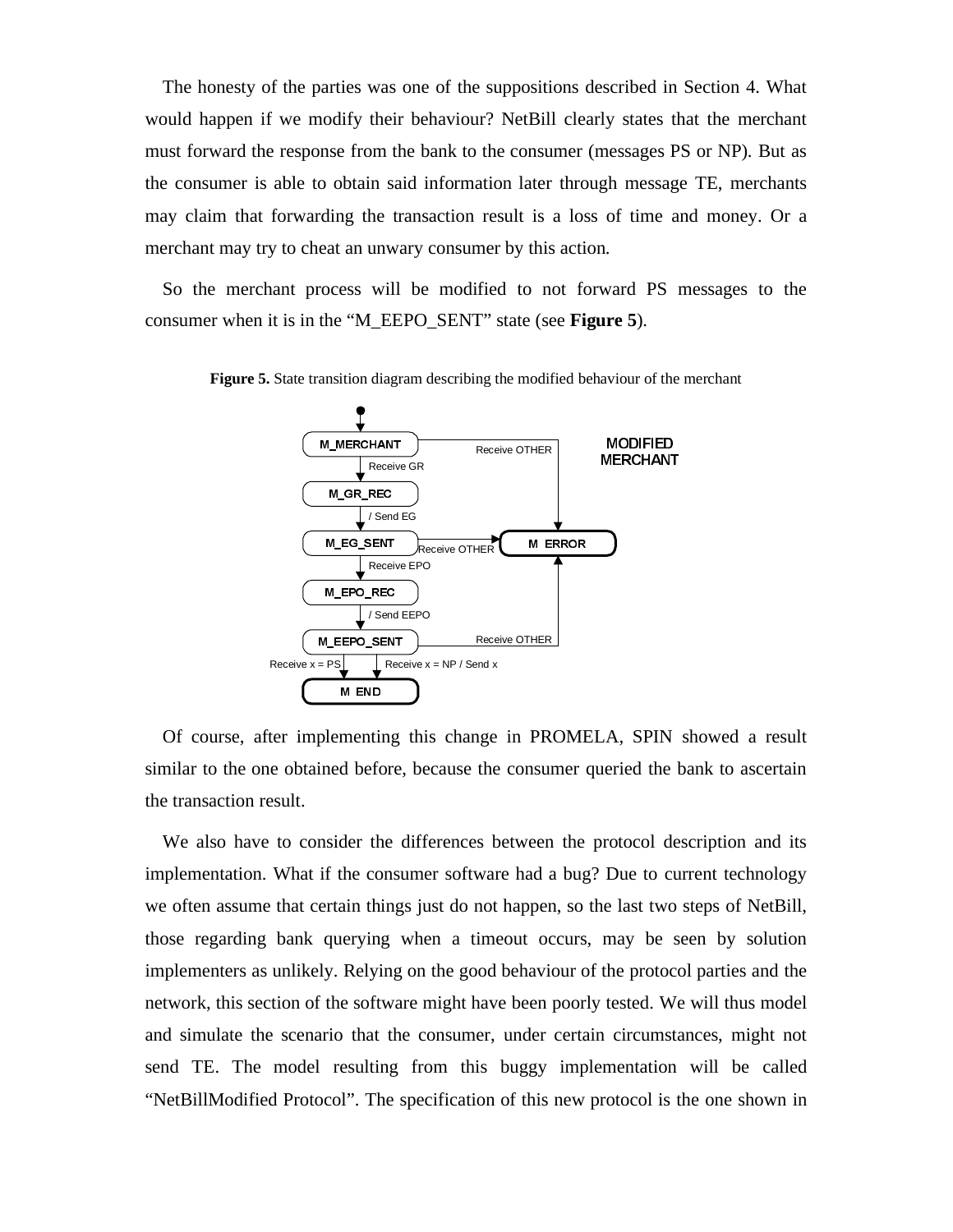**Figures 6, 7** and **8**. Note that this bug, a timeout that never occurs, induces a lot of changes in the protocol definition.



**Figure 6.** Event Flow Diagram for the NetBillModified protocol

**Figure 7.** NetBillModified Steps (Event Trace Diagram)



**Figure 8.** State transition diagrams describing the behaviour of the objects in the NetBillModified protocol (merchant does not change)

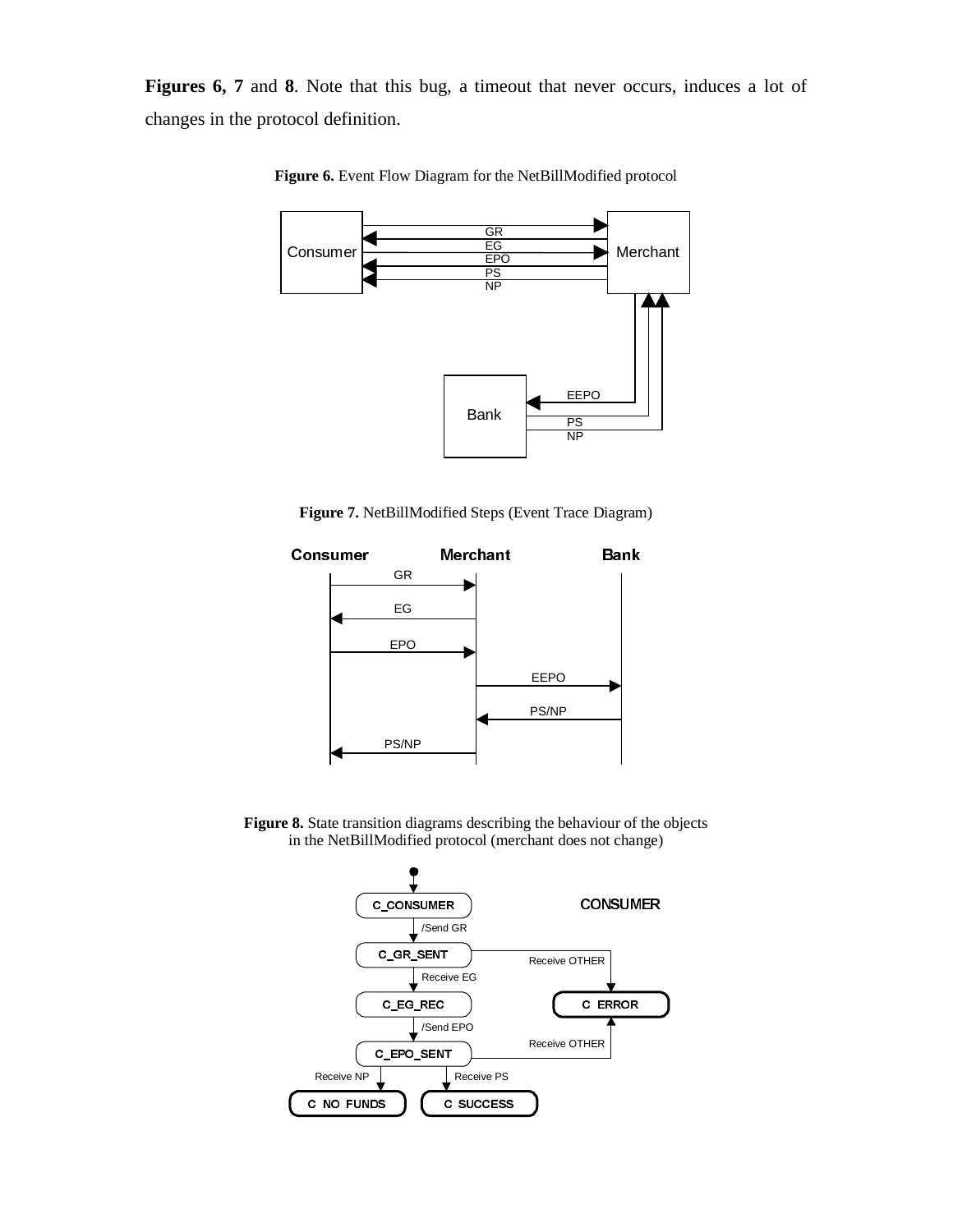

As a result of merging the modification in the merchant behaviour with the protocol vulnerability created by the bug in the above-described implementation, NetBillModified becomes a non goods-atomic protocol, confirmed by SPIN with the counter-example shown in **Figure 9**. Merchant receives PS from the bank, so she is paid, but consumer receives the encrypted goods and not the key to decipher them: "the merchant receives payment **but** the consumer does not receive the goods".

**Figure 9.** Counter-example found by SPIN



#### **<sup>8</sup> Related Information**

A similar study is referred to in [4] by Heintze et al from Carnegie Mellon University, but they do not emphasise the use of graphical specification and deal exclusively with the formal verification issues. The way they model communications makes it difficult to include typical Internet attacks such as sniffing in the model (see Section 5 for a description of a different implementation and further discussion). Besides, the tool used and the assumptions vary considerably.

In [1], Audun describes a model to verify security protocols that adopts the implementation choice of a network process against individual channels for each direction of communication between parties. Audun deals with a finer granularity, so his work will be valuable to refine our model in the future.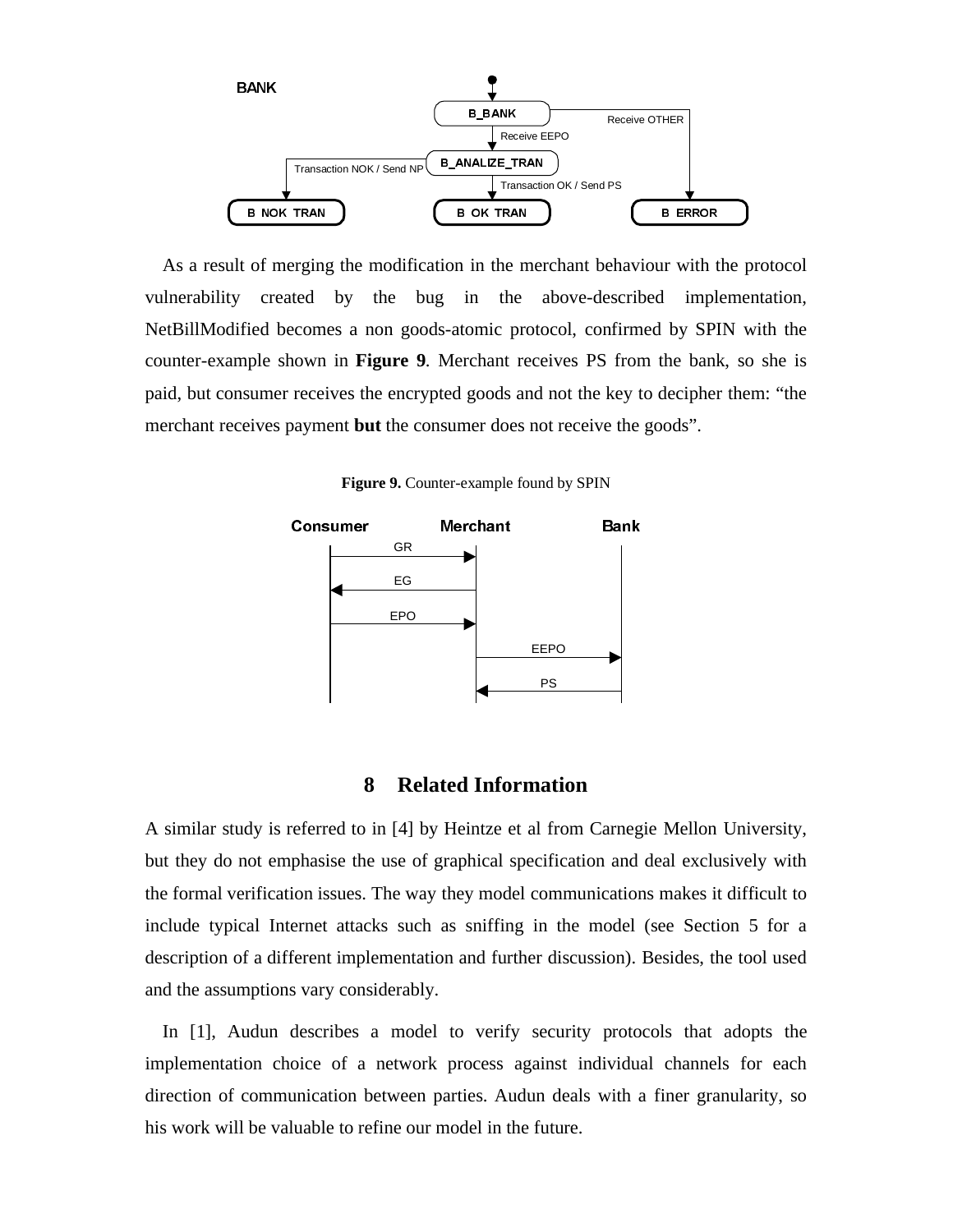## **<sup>9</sup> Conclusions and Future Work**

The lack of consensus in the scientific community devoted to security protocols and cryptography is notorious with regards to the notation to be used to describe ciphered messages, digital signs and similar aspects. It is totally normal to find a section in all specialised papers describing the notation that the author will use throughout the exposition. The non-use of graphical specification methods that could be considered standard for protocol description is also evident. Well-known software engineering graphical notations may be used in this field, as we have done in this paper.

Formal techniques have soundly proven their capacity in protocol analysis and design, but are still underemployed by designers in these stages of protocol development. The tendency is for them to only be used when the protocol has been defined and designed to validate or discover errors. It does not make sense, in our opinion, to invest time and money in informal analysis and designs that will later be invalidated or remade. The present team's work is devoted to researching the use of notations and formal methods in the development of electronic commerce protocols. We believe that using the tools at hand not just in the final steps, but in the initial ones of analysis and design, would enhance protocol quality, reducing the total development effort at the same time.

The granularity used in this work seems to be adequate for checking high level properties of the protocols, discarding implementation details of the cryptoalgorithms and the presence of attackers. This affirmation, however, should be proven with techniques of refinement and compositional verification to visualise the system at different levels of granularity.

#### **<sup>10</sup> References**

- [1] Audun, J. "Security Protocol Verification using SPIN". Proceedings of the First SPIN Workshop, INRS-Telecommunications, Montreal, Canada, 1995.
- [2] Cano, A.; Blanco, E.; Garcia-Fanjul, J.; Goitia, A.; Tuya, J. and Corrales, J.A. "CITIES: a model for the development of Web-based sales services". Proceedings of the World Multiconference on Systemics, Cybernetics and Informatics '98 - Orlando (Florida). Pages 387-393. July, 1998.